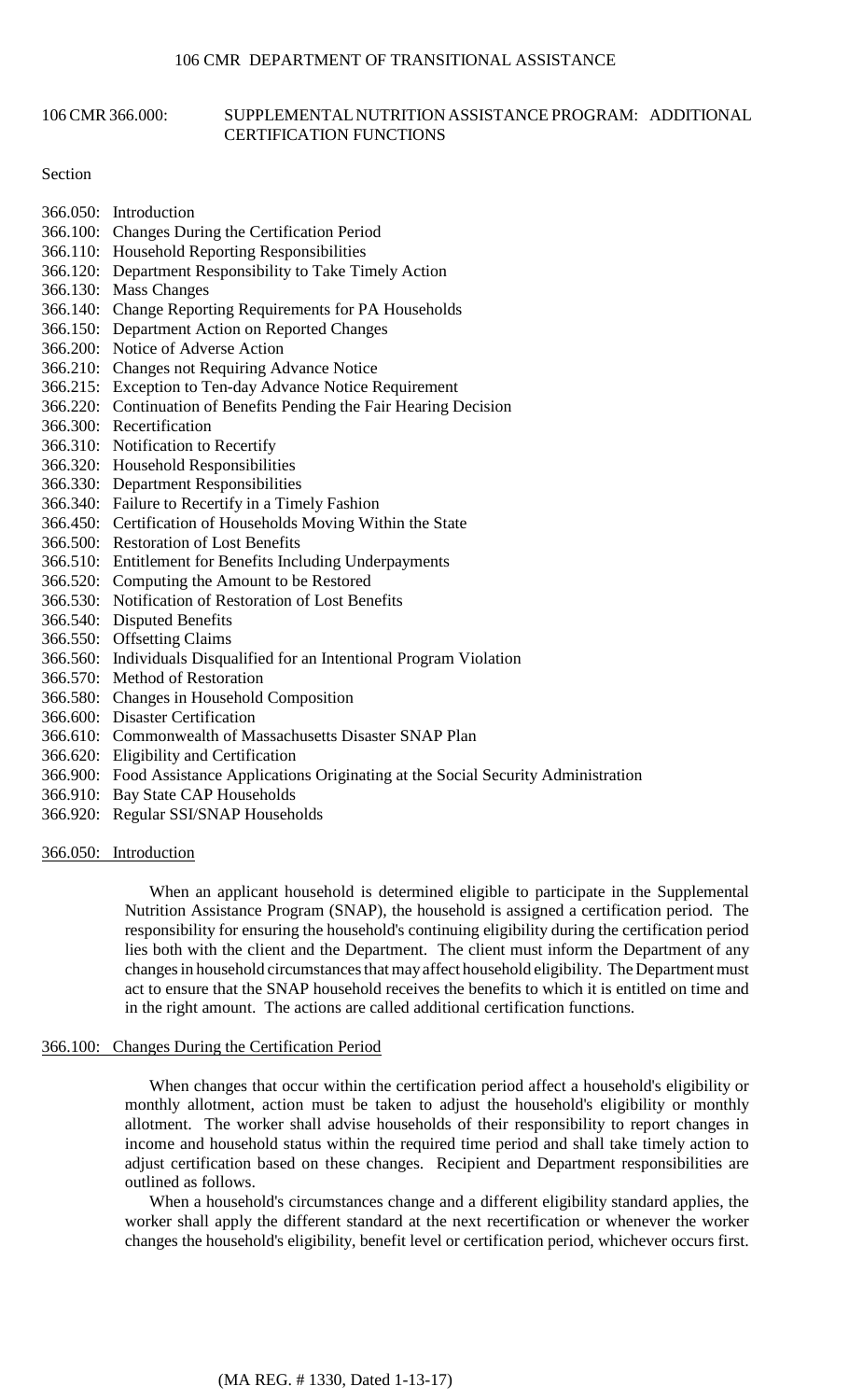# 366.110: Household Reporting Responsibilities

Certified households are required to report certain changes within the time frames stated in 106 CMR 366.110.

The changes may be reported in person, by phone, by fax or by mail. The Department shall provide all certified households with a postage paid Change Report Form for reporting changes. The Change Report Form is given out at initial certification, whenever a Change Report Form is returned by a household, and at recertification, if the household needs a new form.

(A) Mandatory Change Reporting Requirements. 106 CMR 366.110(A)(1) through (2) do not apply to households subject to the reporting requirements at 106 CMR 366.110(B) and (C).

(1) The following changes must be reported to the Department within ten days of the date that the household receives the first payment of the new income:

(a) A change in the amount of earned income of more than \$100.00 per month.

 (b) A change in the amount of unearned income of more than \$50.00 per month except changes in the PA grant.

 (2) These following changes must be reported within ten days of the date the change becomes known to the household:

(a) A change in the source of income including starting or stopping a job;

(b) A change in household composition, such as addition or loss of a household member;

(c) A change in residence which results in any change in shelter expenses;

(d) A change in countable assets:

 1. For noncategorically eligible households with a household member 60 years of age or older or disabled, the value of cash on hand, stocks, bonds and money in bank accounts or savings institutions reaches or exceeds a total of \$3,250; and

 2. For all other noncategorically eligible households the value of cash on hand, stocks, bonds and money in bank accounts or savings institutions reaches or exceeds a total of \$2,000; and

 (e) Changes in the legal obligation to pay child support, including termination of the obligation when a child reaches the age at which child support is no longer legally obligated.

(B) Transitional Benefits Alternative (TBA) Change Reporting Requirements. The TBA household is not required to report or provide verification of any changes in household circumstances until the TBA period has ended. *See* 106 CMR 365.190: *Transitional Benefits Alternative* for a definition of TBA households.

 (1) If the TBA household does report a change during the TBA period, the Department will recalculate the SNAP benefits only:

 (a) If the change results in a SNAP benefit amount that is less than the current TBA amount, and the TBA household has reported or the Department has learned that a member has moved out of the household and either has reapplied as a new household or is a new member of another household. In this instance the Department will pay the decreased amount.

 (b) If the change results in a SNAP benefit amount that is greater than the current TBA amount. The Department will:

- 1. recertify the household; and
- 2. pay the increased SNAP amount.

(2) If the Department receives an income change from another program, such as TAFDC or EAEDC, for the TBA household, the Department will recalculate the SNAP benefits.

 (a) If the change results in a SNAP benefit amount that is less than the current TBA amount, the Department will continue to pay the current TBA SNAP benefit amount for the remaining TBA period.

 (b) If the change results in a SNAP benefit amount that is greater than the current TBA amount, the Department will:

- 1. recertify the household; and
- 2. pay the increased SNAP amount.
- (C) Simplified Reporting Requirements.

(1) Simplified Reporting is required for any Non-Public Assistance (NPA) household that has earned or unearned income with the following exceptions:

(a) the NPA SNAP household is also a TBA SNAP household; or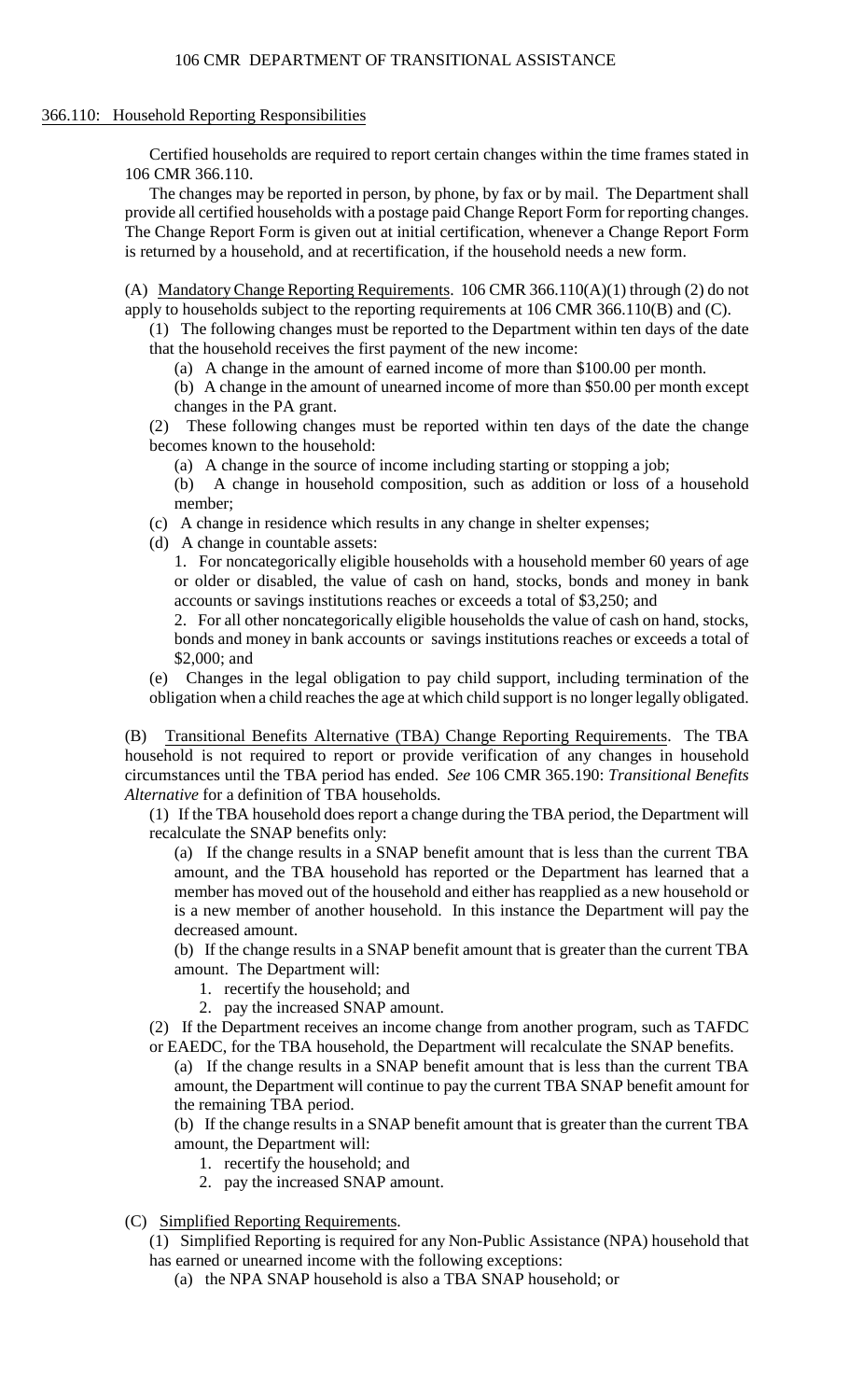(b) the NPA SNAP household is a Bay State CAP household.

(2) Homeless SNAP households with or without income (or a history of income) must be on Simplified Reporting.

(3) Simplified Reporting households are required to complete and submit an Interim Report three months into a six-month cerification period, six months into a 12-month certification period, or 12 months into a 24-month certification period. If the household does not submit the Interim Report, the Department will terminate the SNAP benefits. Upon receipt of the Interim Report the Department will recalculate the SNAP benefits, if appropriate.

(4) At any time during the Simplified Reporting period, the household must report the following changes within ten days of the change:

(a) the household's income rises above the Gross Monthly Categorical Eligibility Income Standards found at 106 CMR 364.950: *Maximum Gross Monthly Income Standards* or 364.976: *Gross Monthly Categorical Eligibility Income Standards*;

 (b) a person with income becomes part of the household, which causes the household's income to rise above the Gross Monthly Categorical Eligibility Income Standards found at 106 CMR 364.976; and

(c) for a household that includes an Able Bodied Adult Without Dependents (ABAWD):

 1. when the work hours of the ABAWD Work Program required person drops below 20 hours per week or 80 hours per month;

2. when the participation of the ABAWD Work Program required person in a DTA-approved education or training program drops below 20 hours per week or 80 hours per month; and

 3. the number of hours the ABAWD Work Program required person participates in community service each month, if applicable.

(5) The Simplified Reporting household may report other changes during the certification period.

 (a) If these changes are reported before the submission of the Interim Report or after the submission of the Interim Report, the Department will recalculate the SNAP benefits as follows:

 1. If the change results in a SNAP benefit amount that is less than the current Simplified Reporting amount, the Department will continue to pay the current benefit amount for the remainder of the certification period; and

2. If the change results in a SNAP benefit amount that is greater than the current Simplified Reporting amount, the Department will pay the increased SNAP amount for the remainder of the certification period unless:

a. the household voluntarily requests that its SNAP case be closed; or

 changes in the household's circumstances. The Department shall then recalculate b. the Department receives information considered verified upon receipt about the Simplified Reporting household's SNAP benefit amount and pay that amount. The Department considers information to be verified upon receipt when the information is not questionable and the provider is the primary source of the information. Examples of information considered verified upon receipt include, but are not limited to, certain data matches (*e.g*., matches with the Social Security Administration showing income), changes in household composition as reported by the household and paystubs from an employer submitted by the client.

(b) If, during the certification period prior to the submission of the Interim Report or following the submission of the Interim Report the Department receives notice of a TAFDC or EAEDC income change for the Simplified Reporting household, the Department will recalculate the SNAP benefits and pay that amount for the remainder of the certification period.

 as a result receives benefits to which it is not entitled, the worker must establish a claim against (D) Failure to Report Required Changes. If a household does not report a required change and the household in accordance with 106 CMR 367.000: *Supplemental Nutrition Assistance Program: Violations, Hearings and Claims*. An individual's benefits shall not be terminated for not reporting a change unless the individual is disqualified through the disqualification process in accordance with 106 CMR 367.000.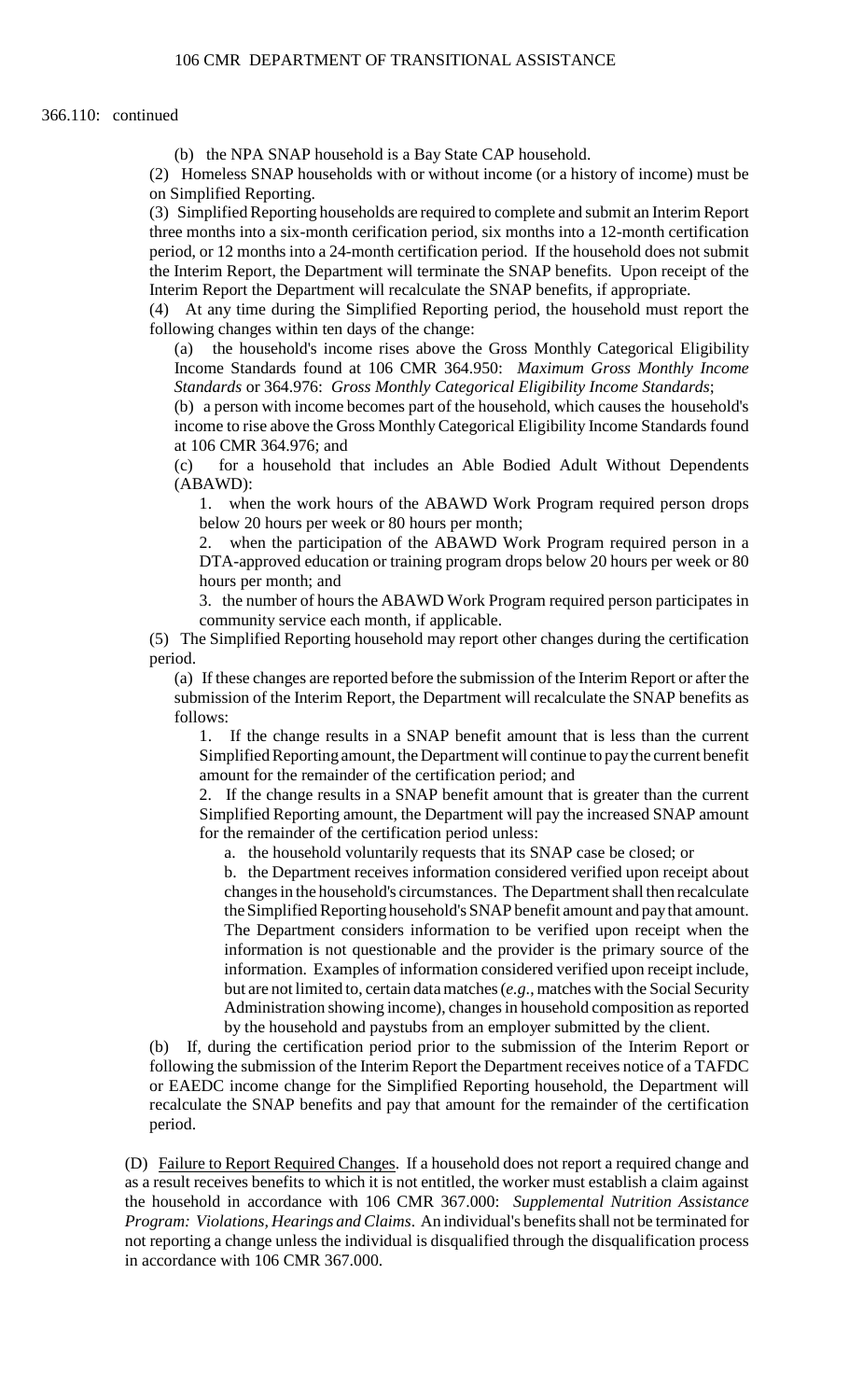# 366.120: Department Responsibility to Take Timely Action

 The Department shall not impose any reporting requirements on households except as provided in 106 CMR 366.110. The Department shall act promptly on any reported change to the household and that to take action on would require the Department to contact the household by the household or that it learns about from a source other than the household if those changes determine if it affects the household's eligibility or monthly allotment. However, TBA households, with the exception of households described at  $106 \text{CMR } 366.110(B)(1)(a)$ , shall only have reported changes that increase their monthly allotment implemented. Simplified Reporting households, with the exceptions cited at 106 CMR 366.110( $C$ )(3) through (5), shall only have reported changes that increase their monthly allotment implemented. Also, during the certification period, the Department shall not act on changes in the medical expenses of households eligible for the medical expense deduction that it learns of from a source other than for verification. The Department shall act only on those changes in medical expenses reported are verified upon receipt and do not necessitate contact with the household.

Also, the worker must document the reported change in the case record listing the date the Change Report Form or other notification was received, provide the household another Change Report Form, and notify the household of the effect of the change, if any, on its benefits.

(A) Increases in Benefit Level Requiring Expedited Action. For certain reported changes, the worker must follow expedited issuance procedures to reflect the change in the household's monthly allotment.

(1) When a household reports a change in gross income or allowable deductions which reduces the household's net SNAP income to zero, the worker shall authorize a supplementary SNAP benefits for the month in which the change is reported.

 or more, the worker must make the change effective in the first allotment issued ten days of the month and it is too late to adjust the next month's allotment, the worker must authorize a supplementary SNAP benefits to ensure that the household receives the increase in benefits (2) When a household reports the addition of a new household member who is not a certified member of another household, or reports a change in gross monthly income of \$50 after the date the change was reported. In no event shall the change take effect any later than the month following the month of the reported change. If the change is reported after the  $20<sup>th</sup>$ by the tenth day of the following month, or the household's normal issuance date, whichever is later.

(B) All Other Increases in Benefit Level. For all other increases in a household's benefit level, the change shall be effective no later than the first allotment issued ten days after the date the change was reported to the Department.

 106 CMR 366.210 and 366.215, applies. When a Notice of Adverse Action is used, the decrease (C) Decreases in Benefit Level. If a household's benefit level decreases or the household becomes ineligible as a result of a change, the Department shall issue a Notice of Adverse Action within ten days of the date the change was reported unless one of the exemptions listed in in benefits shall be made effective no later than the next allotment following the month in which the advance notice period expires, provided a fair hearing and continuation of benefits have not been requested by the household. When a Notice of Adverse Action is not used due to one of the exemptions, the decrease shall be made effective no later than the month following the change.

 period must be verified. All other changes reported during a certification period are subject to (D) Verification of Reported Changes. Changes in income reported during a certification the same verification requirements and procedures that apply at initial certification. Required verification must be obtained within certain time frames depending on whether the change results in an increase or decrease of the household's benefit level.

 allotment, required verification must be obtained prior to the issuance of the second monthly (1) Increase in Benefit Levels. When the reported change results in a higher monthly allotment after the change is reported. If the household does not provide the verification, the worker shall reduce the household's monthly allotment to the original benefit level. These households are not entitled to an advance Notice of Adverse Action. If the worker determines that the household has refused to cooperate in providing the verifications, he or she must terminate SNAP benefits for refusal to cooperate (*see* 106 CMR 361.400: *Household Refusal to Cooperate*).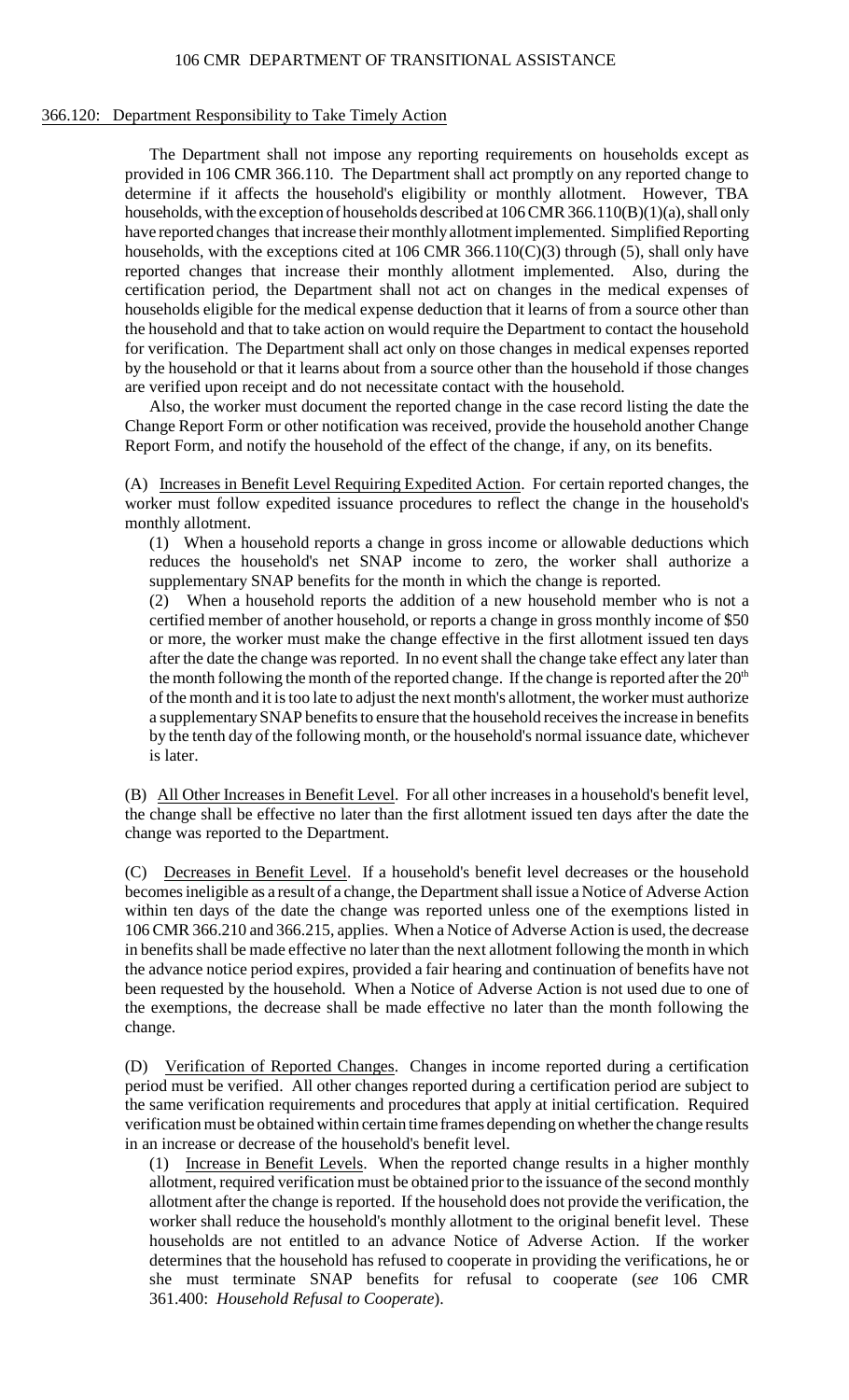## 366.120: continued

(2) Decrease in Benefit Level. When the reported change results in a lower monthly allotment, required verification must be obtained before a household's next recertification of eligibility.

(E) Failure to Act on Reported Changes. If the worker does not take timely action on a reported change that would result in an increase in benefit level, lost benefits shall be restored to the household by a forward adjustment. If the worker does not take timely action on a reported change that would result in a decrease in benefit level, a claim determination must be established against the household to recover the overpayment.

### 366.130: Mass Changes

Certain changes initiated by the state or federal government may affect all or a significant portion of the caseload. These changes include, but are not limited to: annual adjustments to the maximum gross monthly income standards, maximum allowable monthly net income standards, the shelter deduction, the dependent care deduction, the standard deduction, the standard utility allowance deductions and the maximum monthly allotments; periodic cost-of-living adjustments in Social Security, SSI, and other federal benefits; periodic adjustments to PA grants; and other changes in the eligibility criteria based on legislative or regulatory amendments.

 shall be publicized through the news media, posters in certification offices, issuance locations, (A) Supplemental Nutrition Assistance Program Changes. Federal adjustments to eligibility standards, benefit levels, income deductions, and adjustments to the standard utility allowance or other sites frequented by certified households, or by mailing general notices to households. A notice of adverse action shall not be used for these changes. The household shall be notified of the change in accordance with 106 CMR 366.130(D).

(B) Changes to Grant Amounts of PA Households. When the Department makes an overall adjustment such as a cost-of-living increase to public assistance grants, including EAEDC, corresponding adjustments in the household's SNAP benefits shall be handled as a mass change. The household shall be notified of the change in accordance with 106 CMR 366.130(D).

 If the Department has at least 30 days advance knowledge of the amount of PA adjustments, month as the PA change. If the Department does not have sufficient notice, the SNAP change SNAP benefits shall be recomputed and the new monthly allotment will be effective in the same shall be effective no later than the month following the month the PA change was made.

 (C) Changes in Federal Benefit Payments. Changes in federal benefits, such as Social Security, SSI, and Veterans' Administration benefits, shall be treated as a mass change.

 The Department shall be responsible for automaticallyadjusting a household's SNAP benefit level. The change shall be reflected no later than the second allotment issued after the month in which the change becomes effective. Households shall be notified of the change in accordance with 106 CMR 366.130(D).

# (D) Notice for Mass Changes.

(1) A Notice of Adverse Action is not required when a household's SNAP benefits are reduced or terminated as a result of a mass change in the public assistance grant. However, the Department shall send individual notices to households to inform them of the change. The notice shall inform the household of:

- (a) The general nature of the change;
- (b) The effect of the change on the household's allotment;
- (c) The month in which the change will take effect;
- (d) The household's right to a fair hearing;

(e) The household's right to continue benefits and under what circumstances benefits will be continued pending a fair hearing;

(f) General information on whom to contact for additional information; and

(g) The liability the household will incur for any overissued benefits if the fair hearing decision is adverse.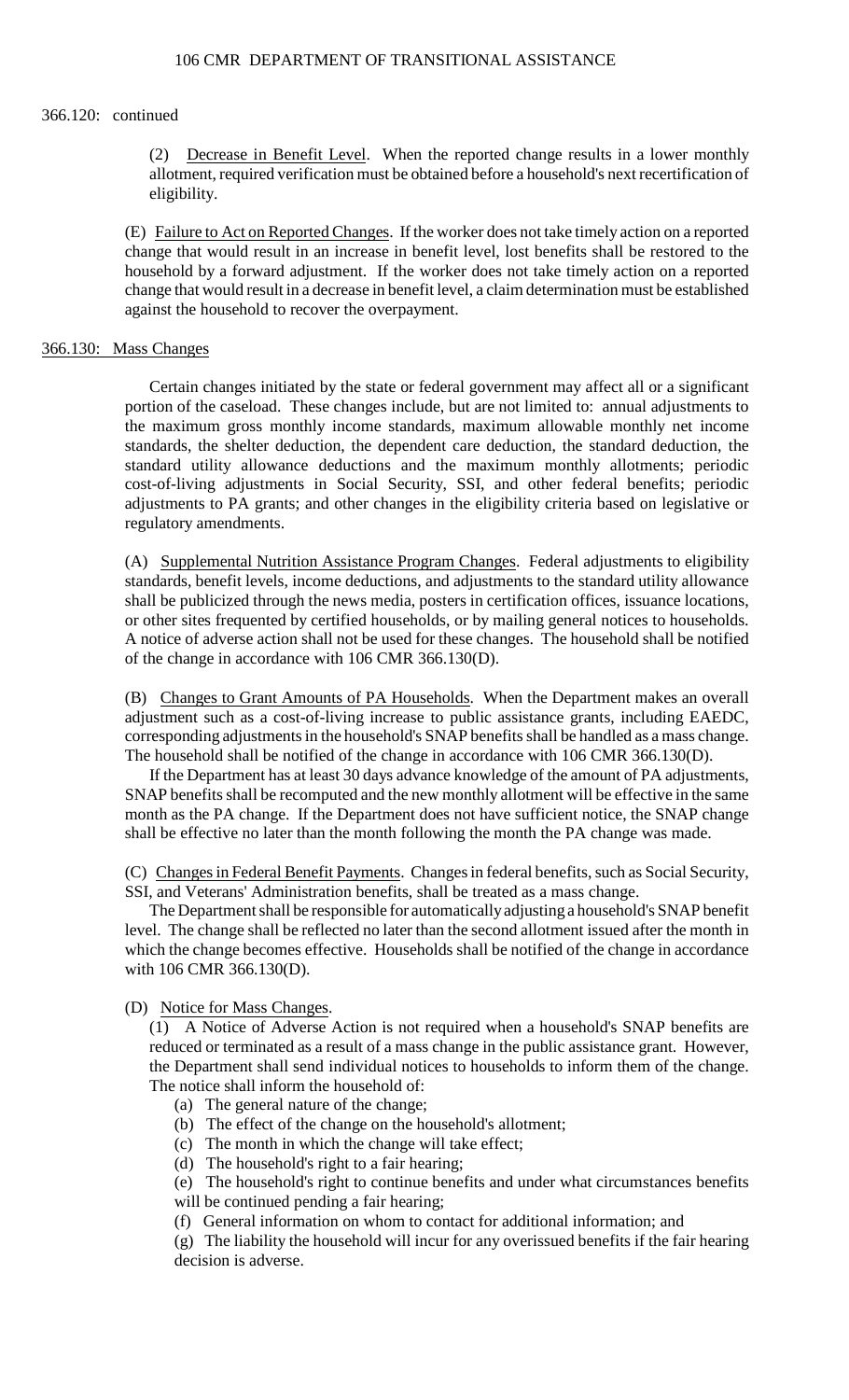### 366.130: continued

 scheduled issuance date as reasonably possible, although the notice need not be given any (2) The Department shall notify the household of the mass change no later than the date the household is scheduled to receive the allotment that has been changed. However, the Department shall notify the household of the mass change as much before the household's earlier than the time required for advance notice of adverse action.

(3) The household shall be entitled to request a fair hearing when it is aggrieved by the mass change.

 $(4)$ (4) A household that requests a fair hearing due to a mass change shall be entitled to continued benefits at its previous level only if the household meets the following three criteria:

(a) The household does not specifically waive its right to a continuation of benefits;

(b) The household requests a fair hearing in accordance with 106 CMR 366.220; and (c) The household's fair hearing is based upon improper computation of SNAP eligibility or benefits, or upon misapplication or misinterpretation of federal law or regulation.

### 366.140: Change Reporting Requirements for PA Households

PA households are subject to the same reporting requirements as all other SNAP households (in accordance with 106 CMR 366.110) and shall use the SNAP Change Report Form and postage-paid envelope provided by the Department. PA households that report a change in circumstances to the PA case manager shall be considered to have reported the change for SNAP purposes.

### 366.150: Department Action on Reported Changes

 notified whenever their monthly SNAP allotment is changed as a result of changes in their public Action shall be taken on all changes reported during a household's certification period in accordance with the timeliness standards set forth in 106 CMR 366.120. Households shall be assistance grant or whenever their SNAP certification period is shortened to reflect changes in household circumstances (*see* 106 CMR 365.170: *Department Action on Reported Changes*).

 In cases jointly processed by SSA and the Department (*see* 106 CMR 361.190: *Handling*  SNAP eligibility or benefit level may be affected. The notice shall advise the household that its and that it must reapply if it would like to continue to receive SNAP benefits. The notice shall *Applications for Pure SSI Households*) in which the SSI determination results in denial, the worker shall send the household a notice of termination if the worker believes the household's certification period will expire in the month that follows the month in which the notice is sent explain that the household's certification period is expiring because of changes in circumstances and that it may be entitled to an out-of-office interview.

# 366.200: Notice of Adverse Action

 advance notice of adverse action. The notice of adverse action shall be considered timely if it Before taking action to reduce or terminate a household's benefits during the certification period, the worker shall, except as specified in 106 CMR 366.210, provide the household with is mailed to the household at least ten days before the effective date of the proposed action, except as specified in 106 CMR 366.215.

#### 366.210: Changes not Requiring Advance Notice

 In the circumstances described 106 CMR 366.210(A) through (L), SNAP benefits may be terminated or decreased without providing the household advance notice of adverse action or the right to a pretermination or a prereduction hearing:

(A) The Department initiates a mass change as described in 106 CMR 366.130;

(B) The Department determines, on reliable information, that all members of the household have died;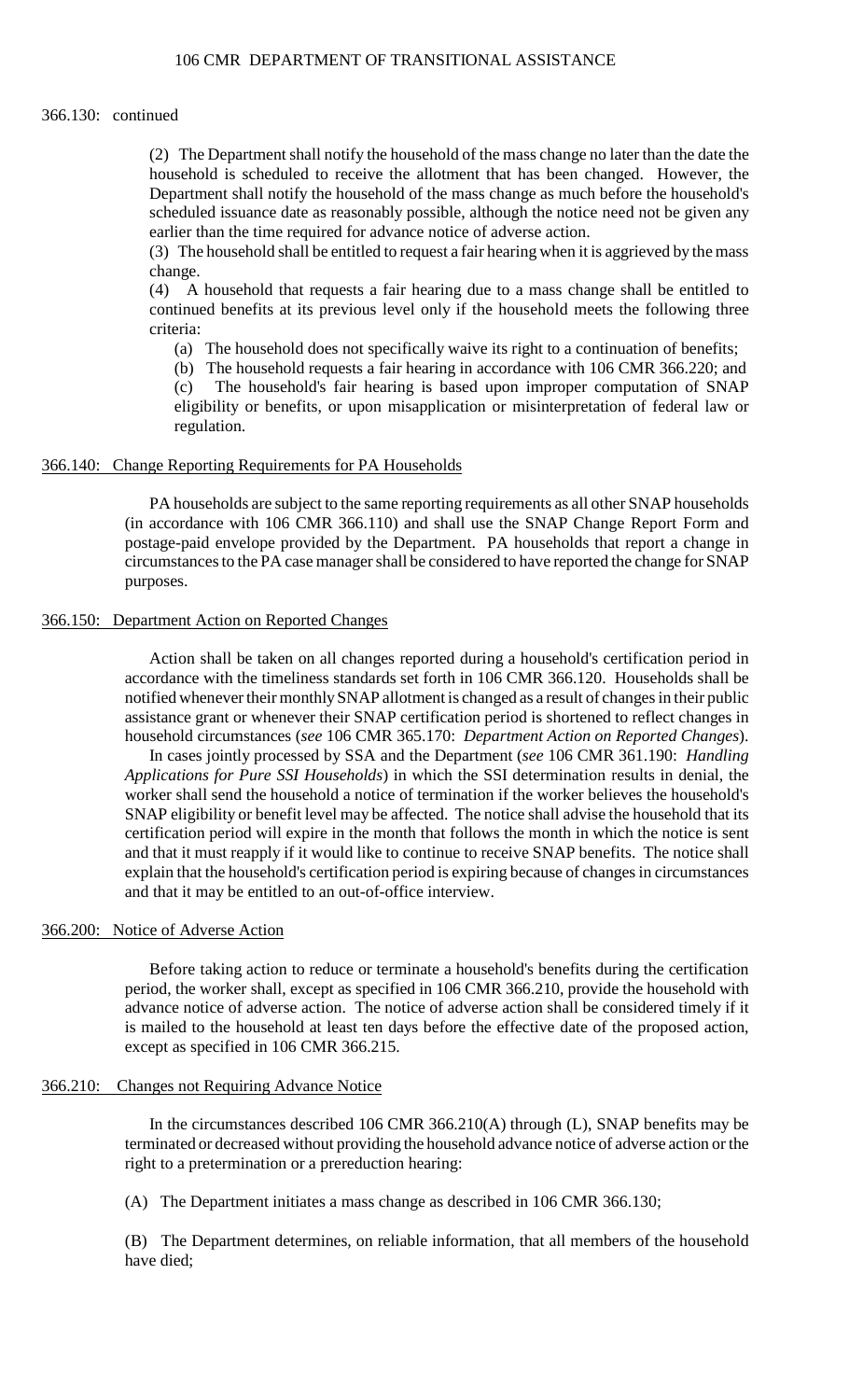# 366.210: continued

(C) The household has been receiving an increased monthly allotment to restore lost benefits, the restoration is complete, and the household was previously notified in writing of when the increased allotment would terminate;

 (D) The household's allotment varies from month to month within the certification period to take into account changes anticipated at the time of certification and the household was so notified at the time of certification;

(E) The household files a joint application for cash assistance and SNAP benefits, receives SNAP benefits pending the approval of the cash assistance grant and is notified at the time of certification that SNAP benefits will be reduced upon approval of the cash assistance grant;

 (F) A household member is disqualified due to an Intentional Program Violation, or the benefits that household member. (The notice requirements for individuals or households affected by IPV of the remaining household members are reduced or terminated to reflect the disqualification of disqualifications are explained at 106 CMR 367.825: *Results of an ADH-notification*);

(G) The household's SNAP benefits are terminated or reduced as a result of the recertification process;

 (H) The household's benefits are increased as the result of a reported change and the household fails to provide verification of the reported change prior to the second monthly allotment after the change was reported;

(I) The Department is terminating the eligibility of a resident of a drug or alcoholic treatment center or a group living arrangement because the facility has lost its state agency certification or has had its status as an authorized representative suspended due to disqualification by the United States Department of Agriculture;

(J) The Department is reducing benefits to collect an Intentional Program Violation or an Unintentional Program Violation Claim for Inadvertent Household Error (in accordance with 106 CMR 367.490: *Claim Determinations*), and the reason is that the household has not made an agreed upon repayment;

 (K) The household voluntarily requests, in writing or in the presence of the worker, that its participation be terminated. If the household does not provide a written request, the Department shall send the household a letter confirming the voluntary withdrawal. Written confirmation does not entail the same rights as a notice of adverse action except that the household may request a fair hearing; and

 shall inform the household of its termination no later than its next scheduled issuance date. (L) The Department determines, based on reliable information, that the household will not be residing in the area and, therefore, will be unable to obtain its next allotment. The Department While the Department may inform the household before its next issuance date, the Department shall not delay terminating the household's participation in order to provide advance notice.

# 366.215: Exception to Ten-day Advance Notice Requirement

A household may be notified that its benefits will be reduced or terminated no later than the date the household receives, or would have received, its allotment, provided that the following conditions are met:

(A) The household reports the information that results in the reduction or termination;

(B) The reported information is in writing and is signed by the household;

(C) Based solely upon the household's written information, as provided in 106 CMR 366.215(B), the Department can determine the household's allotment or ineligibility;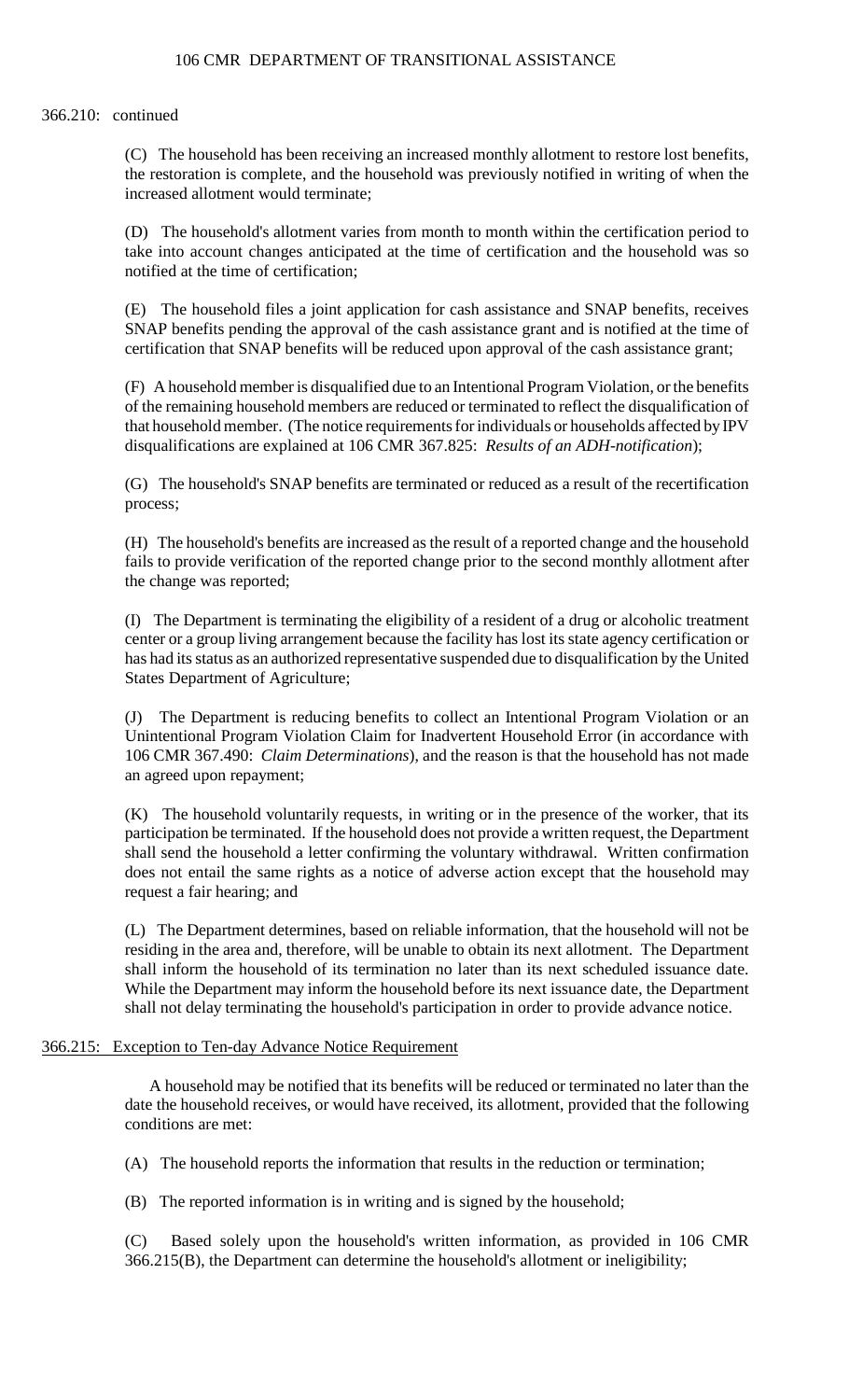#### 366.215: continued

 (D) The household retains its right to a fair hearing as specified in 106 CMR 367.025 through 367.485;

(E) The household retains its right to continued benefits by requesting a fair hearing within the time period provided by the notice of adverse action in accordance with 106 CMR 366.220; and

(F) The Department continues the household's previous benefit level, if required, within five working days of the household's request for a fair hearing.

### 366.220: Continuation of Benefits Pending the Fair Hearing Decision

 level authorized immediately prior to the Notice of Adverse Action. Benefits will continue until If a hearing request is not made within the advance period, the benefits shall be reduced or terminated as proposed. However, if the household establishes that its failure to make the If, within the advance notice period, a household requests a fair hearing and does not waive continuation of benefits, the household's participation in the program shall be continued at the the Fair Hearing Decision is issued or the certification period expires, whichever occurs first. request within the advance notice period was for good cause, the Department shall reinstate benefits to the prior level.

# 366.300: Recertification

 forth in 106 CMR 366.320. Those households that timely recertify and are found eligible shall A household's SNAP benefits shall not continue beyond the certification period unless the household has been recertified. To recertify, the household must submit a new application, be interviewed, and provide required verification in accordance with the timeliness standards set be entitled to uninterrupted benefits.

The following sections list the responsibilities of the household and the Department in the recertification process.

#### 366.310: Notification to Recertify

 Households certified for one or two months shall receive, at the time of certification, a separate notice of recertification responsibilities entitled Notice of Expiration. Those households certified for three months or more (except public assistance households) shall receive a separate Notice of Expiration in the month prior to the last month of their certification period. This notice will be mailed by the Department no earlier than the first day of the next-to-last month of certification or no later than the last day of the next-to-last month of certification. The contents of the notice are set forth in 106 CMR 364.840: *Notice of SNAP Termination*.

Unless it has been 11 months since their eligibility was last determined, public assistance households shall not receive a separate notice of recertification responsibilities. These households are recertified for SNAP at the same time as their public assistance redetermination regardless of whether their SNAP certification period has expired.

#### 366.320: Household Responsibilities

(A) Filing a Timely Application. Households that are issued a Notice of Expiration at the time The Department shall use the postmark on the notice, plus two days for mailing time, as an aid of certification have 15 days from the date the notice is received to submit a timely application. in determining if households were allowed adequate time. In cases of a dispute, households may demonstrate that the notice was not, in fact, received in a timely manner.

Households sent a separate notice during their certification period shall be considered to have timely reapplied if they file a new application by the 15<sup>th</sup> day of the last month of their certification period.

Households consisting solely of SSI applicants or recipients (pure SSI households) may make a timely application for recertification at a Social Security Administration (SSA) office. An application shall be considered filed for normal processing purposes when the signed application is received by the SSA. SSA will forward the completed application and all available verification to the Department.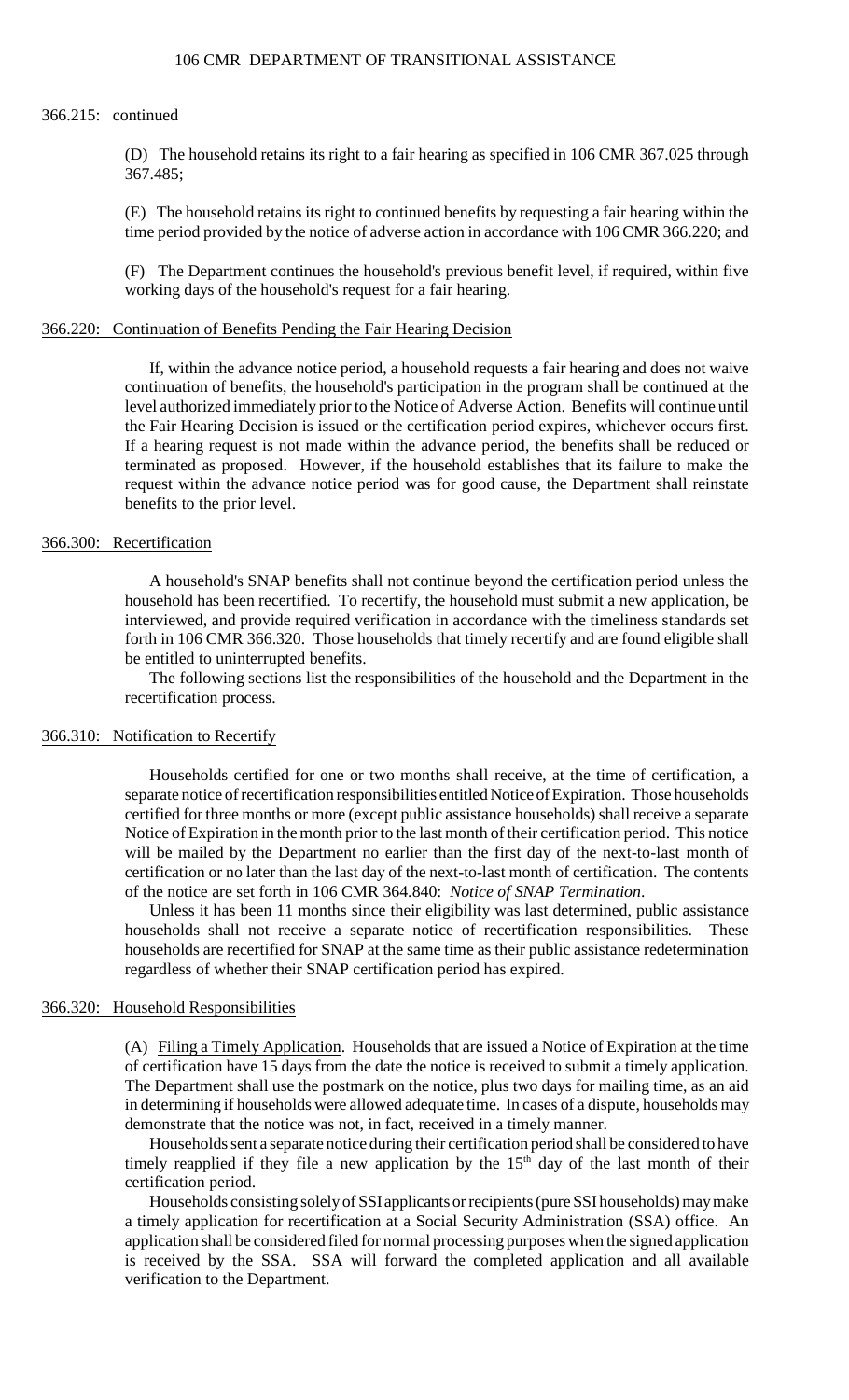### 366.320: continued

(B) Being Interviewed. The Department may schedule an interview prior to the date the application is timely filed, but cannot deny the household for failure to appear for that interview. The interview shall be scheduled on or after the date the application was timely filed, if the interview has not been previously scheduled, or if the household failed to appear for an interview scheduled prior to filing a timely application and has requested another interview. If the household does not appear for an interview scheduled in accordance with 106 CMR 366.320(B), the Department must notify the household that it missed the interview appointment and that the household is responsible for rescheduling the missed interview.

 Households consisting entirely of SSI recipients are entitled to a waiver of the face-to-face interview if the household is unable to appoint an authorized representative. Pure SSI households that have completed the application for recertification at the SSA office shall not be required to appear at the Department local office for a second office interview, although a telephone interview may be conducted, if necessary.

 (C) Providing Verification. The following verification requirements shall be met at recertification. (*See* 106 CMR 365.180: *Categorically Eligible Assistance Units* for verification factors that are deemed for categorically eligible households.) Verification that is submitted with a TAFDC Monthly Report, in the same month as the redetermination, shall meet the verification requirements for recertification. Additional verification is not required unless the information provided is questionable.

Time frames (at least ten calendar days from the date of the Department's initial request) may be established within which the household must submit any required verification requested to ensure its rights to uninterrupted benefits.

(1) Gross Countable Income. The amount of the household's gross countable monthly income, as defined in 106 CMR 363.200: *Income*, shall be verified prior to recertification. If all attempts to verify the gross countable income are unsuccessful because a third party has failed to cooperate, the Department shall determine the household's gross countable monthly income based on the best available information.

Noncountable income shall be verified only if the information provided by the household is questionable.

(2) Noncitizen Status. Noncitizen status shall be verified prior to recertification only when the household reports a change in the noncitizen status of a household member.

 of reimbursement (*e.g*., by a third-party insurer), shall be verified prior to recertification if their use would result in a larger deduction. Other factors related to the medical expenses, (3) Medical Expenses. The amount of allowable medical expenses, including the amount such as the type of service provided or the eligibility of the person incurring the cost, shall be verified only if the information provided by the household is questionable.

(4) Liquid Assets. The current value of the household's countable liquid assets, as defined in 106 CMR 363.100: *Assets*, shall be verified in accordance with 106 CMR 363.130: *Countable Assets* prior to recertification.

(5) Social Security Numbers. The Social Security number (SSN) of each household member shall be verified in accordance with 106 CMR 362.500: *Social Security Numbers*. (6) Disability. The disability of a household member, as it pertains to household composition, shall be verified prior to recertification in accordance with 106 CMR 361.210: *Elderly or Disabled Individuals*.

(7) Legally Obligated Child Support Payments. The household shall be required to verify the amount of legally obligated child support a household member pays to a nonhousehold member prior to recertification.

(8) Additional Verification Requirements.

(a) All other eligibility factors, financial or nonfinancial, shall be verified prior to recertification when the information provided by the applicant is questionable and affects the household's eligibility or benefit level. Other eligibility factors include loans, residency, household composition, citizenship, student eligibility, circumstances related to work registration, and certain deductible expenses.

(b) These factors shall be verified prior to recertification when the Department decides to require verification of additional information. Such verifications must be required statewide and shall not be imposed on a case-by-case basis on particular households.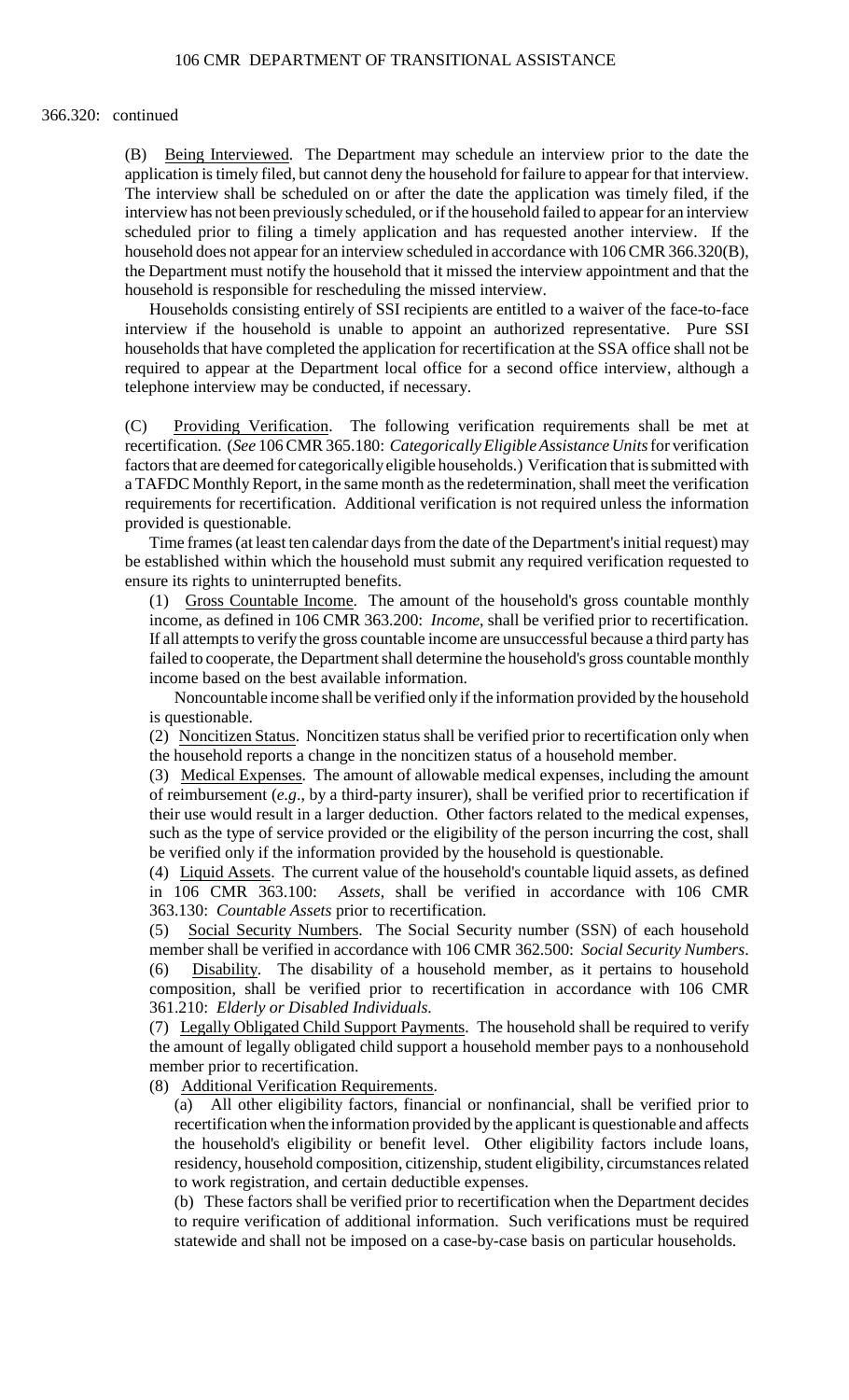### 366.330: Department Responsibilities

 responsibilities, the Department must certify or deny the application and send the household a When a household makes a timely application for recertification and fulfills its recertification notice of the eligibility determination by the end of the current certification period.

(A) Scheduling Interviews. The Department shall schedule a recertification interview in accordance with 106 CMR 366.320(B).

(B) Time Standards for Providing Benefits to Eligible Households. Households that timely households that timely recertify shall be provided with an opportunity to participate by their reapplied after having been given a Notice of Expiration at the time of certification shall be notified of their eligibility or ineligibility and provided an opportunity to participate (if eligible) no later than 30 days after the household was last issued a SNAP allotment. All other normal issuance date in the month following receipt of the application.

## 366.340: Failure to Recertify in a Timely Fashion

 Any application for recertification not submitted in a timely fashion shall be treated as an application for initial certification. Also, a household that fails to submit a timely application, or appear for an interview scheduled after a timely application was submitted, or provide required verification by the last day of its current certification period shall lose its right to uninterrupted benefits.

If a household submits an application for certification prior to the expiration of its certification period, or within 15 days of the notice of termination in accordance with 106 CMR 366.320, and is found eligible for the month following the end of the certification period, the benefits for that month shall not be prorated.

Households that file a timely application but refuse to complete the recertification process shall have their applications denied.

# 366.450: Certification of Households Moving Within the State

The Department shall provide for continuous service to certified households that move within the State.

### 366.500: Restoration of Lost Benefits

If a household is found to be entitled to restoration of lost benefits, the amount due shall be restored to the household even if the household is currently ineligible.

### 366.510: Entitlement for Benefits Including Underpayments

 A household is entitled to lost benefits only for those months the household was eligible to household cannot provide the necessary information to demonstrate its eligibility, the household participate. In cases where there is no information in the household's case record to document that the household was actually eligible, the Department shall advise the household of what information must be provided to determine eligibility for these months. For each month that the shall be considered ineligible for restoration of lost benefits. The Department shall restore to the household benefits that were lost because of:

 benefits, agency delay in acting on a reported change, or failure to provide benefits for the month (A) an agency error, such as an incorrect allotment, an incorrect denial or termination of following the expiration of the certification period for households properly fulfilling the recertification process;

(B) a fraud disqualification penalty of a household member that is later reversed; and

(C) an error by the Department or by SSA through joint application processing. Such an error shall include, but is not limited to, the loss of an applicant's SNAP application after it has been filed with SSA.

Households are also entitled to lost benefits if a Department policy specifically provides for restoration of lost benefits.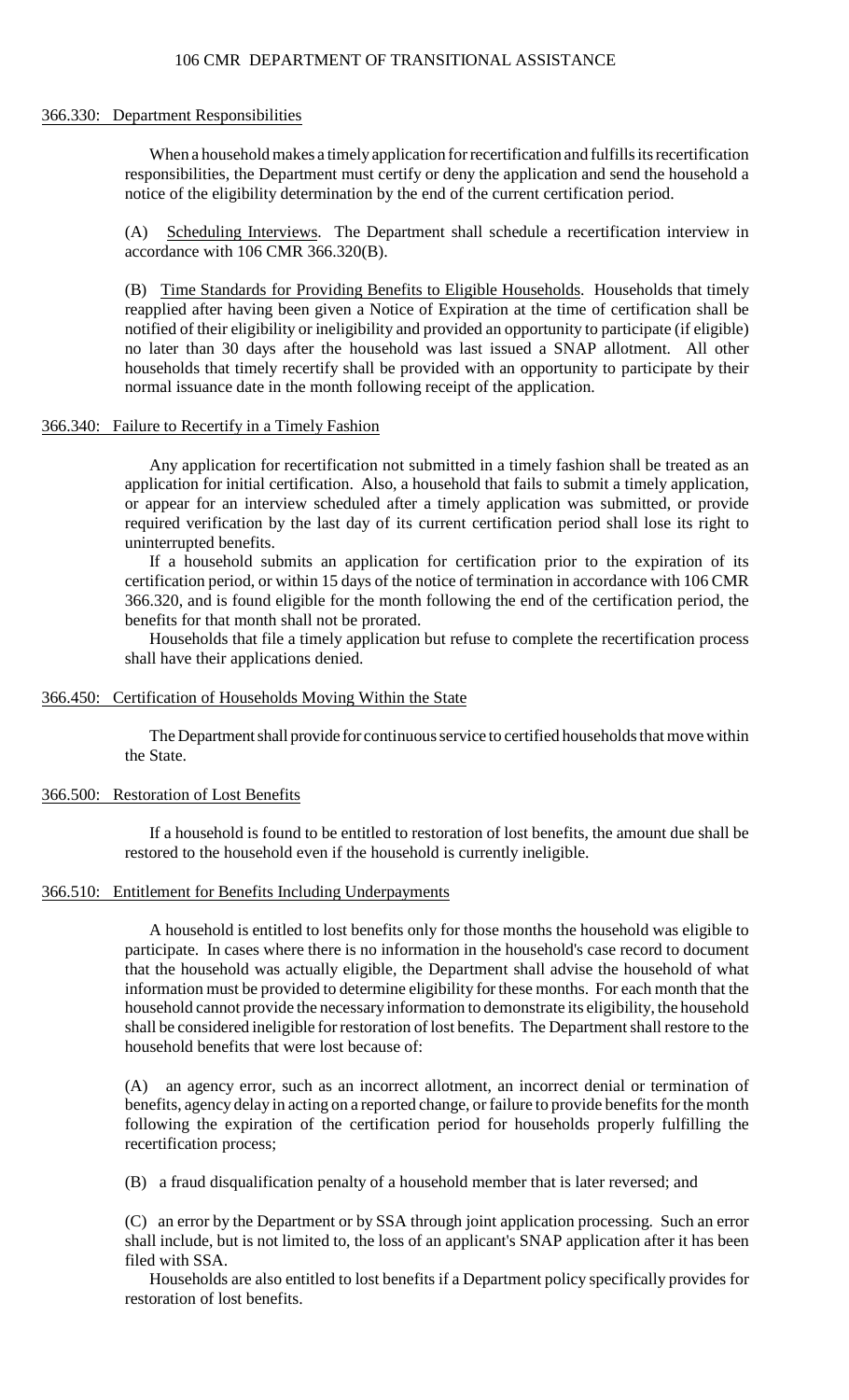# 106 CMR DEPARTMENT OF TRANSITIONAL ASSISTANCE

## 366.520: Computing the Amount to be Restored

 a fraud disqualification penalty, benefits shall be restored for not more than 12 months prior to (A) Months of Restoration. Except when benefits are restored as the result of the reversal of whichever of the following occurred first:

 (1) the month the household or another person or agency notified the Department verbally or in writing of the possible loss of benefits;

(2) the month the Department discovered that a loss has occurred; or

(3) the date the household requested a fair hearing to contest the adverse action that resulted in the loss.

# (B) Computing the Amount to be Restored.

 entitlement. The amount to be restored is the difference between the actual allotment and (1) If an incorrect allotment caused the loss to an eligible household, the loss of benefits shall be calculated only for those months the household participated. The Department shall calculate the allotment the household was eligible to receive during the months of the allotment the household was eligible to receive.

 (2) If an incorrect denial, delay or termination of benefits caused the loss, the months affected by the loss are calculated as follows:

(a) If an eligible household's application was erroneously denied, benefits will be restored back to the month of application. For an eligible household filing a timely reapplication, benefits shall be restored back to the month following the expiration of its certification period;

(b) If an eligible household's application was delayed, the months for which benefits will be restored shall be calculated in accordance with 106 CMR 361.900 through 361.960; and

(c) If a household's benefits were erroneously terminated, benefits will be restored back to the first month in which benefits were not received as a result of the erroneous action. After computing the date the loss initially occurred, the loss shall be calculated for each month subsequent to that date until either the first month the error is corrected or the first month the household is found ineligible.

# 366.530: Notification of Restoration of Lost Benefits

 When it is determined that a loss of benefits occurred, the Department shall automatically take action to restore those benefits to the household. No action by the household is necessary. The household shall be notified of its entitlement, the amount of benefits to be restored, any offsetting that was done, the method of restoration and the right to appeal through the fair hearing process if the household disagrees with any aspect of the proposed lost benefit restoration.

# 366.540: Disputed Benefits

 A household may request a fair hearing within 90 days of the date it is notified of the Department's decision regarding lost benefits.

 by the Department to restore lost benefits and requests a fair hearing prior to or during the time (A) When a household does not agree with the amount to be restored or any other action taken lost benefits are being restored, the household shall receive the lost benefits in the amount determined by the Department, pending the results of the fair hearing. If the fair hearing decision is favorable to the household, the Department shall restore the lost benefits according to that decision.

 days from the date of the determination to request a fair hearing. If the household requests a fair (B) If a household believes it is entitled to restoration of lost benefits, but the Department, after reviewing the case file, disagrees and informs the household in writing, the household has 90 hearing and the fair hearing decision is favorable to the household, the Department shall restore the benefits lost up to 12 months prior to the date the Department was initially informed of the household's possible entitlement to lost benefits.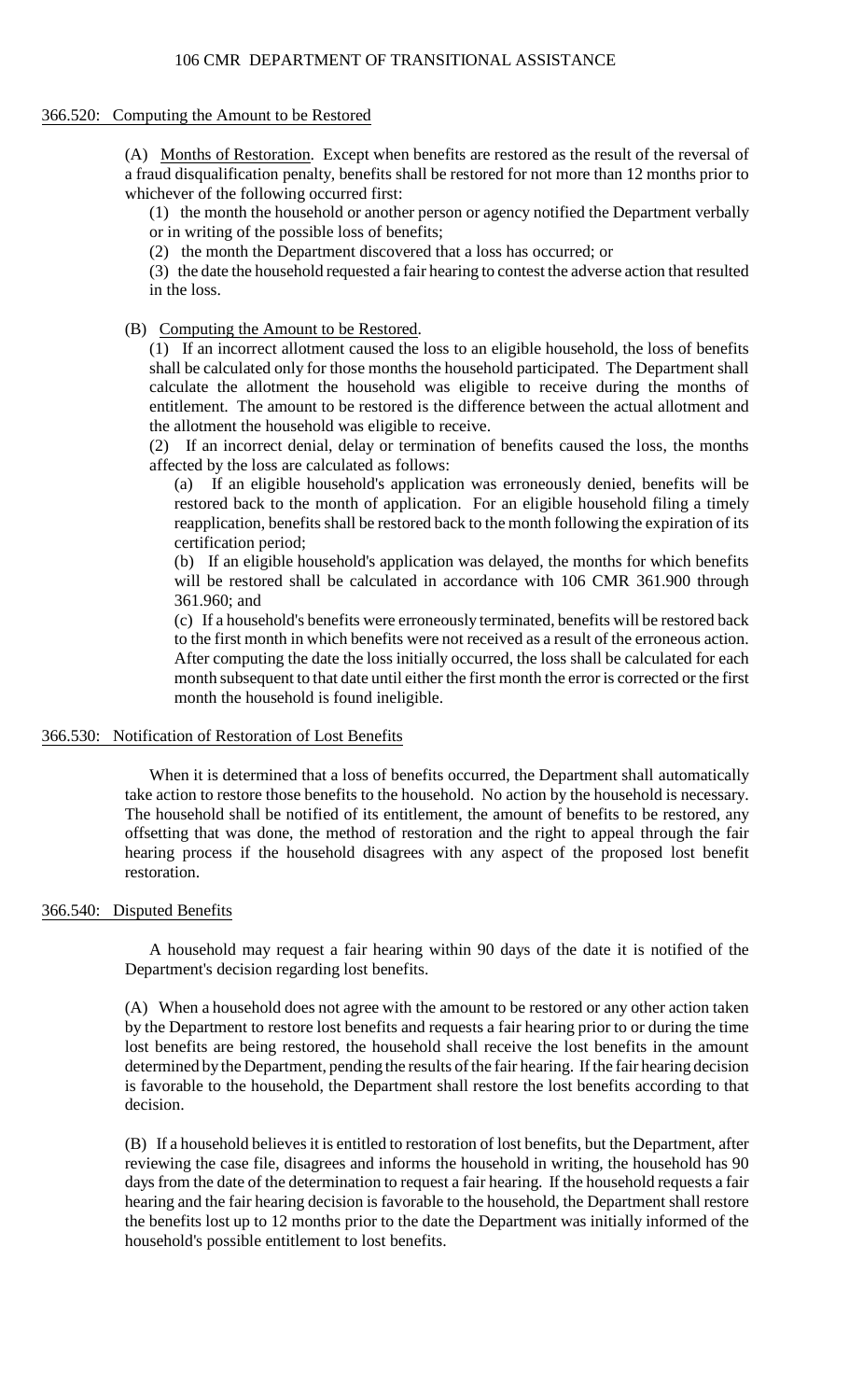### 366.550: Offsetting Claims

If a claim against a household is unpaid, held in suspense or terminated, the amount to be restored shall be offset against the amount due on the claim before the balance is restored to the household. Offsetting shall not occur when a household is certified and receiving an initial allotment, even if the initial allotment is issued retroactively.

### 366.560: Individuals Disqualified for an Intentional Program Violation

 benefits lost during the months they were disqualified only if the decision to disqualify is Individuals disqualified for an intentional program violation are entitled to restoration of any subsequently reversed. For each month the individual was disqualified, the amount to be restored, if any, shall be determined by comparing the allotment the household received with the allotment the household would have received had the disqualified member been allowed to participate. Benefits shall be restored regardless of the length of time that has elapsed since the household member was disqualified.

### 366.570: Method of Restoration

Regardless of current eligibility, the Department shall restore lost benefits to a household by issuing an allotment equal to the amount of benefits that were lost. For currently eligible households, the lost benefits shall be issued in a lump sum separate from the household's current monthly allotment. The Department shall honor reasonable requests that the benefits be restored in monthly installments.

### 366.580: Changes in Household Composition

Whenever lost benefits are due because a household and the household's membership has changed, the Department shall restore the lost benefits to the household containing a majority of the individuals who were household members at the time the loss occurred. If the Department cannot locate or determine the household that contains a majority of household members, it shall restore the lost benefits to the household containing the head of the household at the time the loss occurred.

# 366.600: Disaster Certification

After a disaster, the Food and Nutrtion Service (FNS) of the U.S. Department of Agriculture may specify a disaster area and the time period for which disaster SNAP benefits for eligible households may be given. The provisions of 106 CMR 366.600 cannot be used without the specific authorization of FNS following a declaration by the President of a major disaster and other disaster periods declared by FNS.

The authority for the issuance of disaster SNAP benefits is granted in the Disaster Relief Act of 1974 and the Food Stamp Act and its amendments.

### 366.610: Commonwealth of Massachusetts Disaster SNAP Plan

 provide immediate relief to people in need of food assistance because of a disaster. Eligibility The Commonwealth of Massachusetts Disaster SNAP Plan is specifically designed to will be based on information from an application form prescribed by the Department. No additional data will be required to determine eligibility, but the statements of the applicant may be subject to review and verification by Quality Control. Households certified under the disaster eligibility standards shall be provided disaster SNAP benefits for the maximum allotment for the household size.

# 366.620: Eligibility and Certification

 Due to emergency conditions, it is possible that more than one family will occupy a dwelling. Therefore, applicant groups or individuals sharing living quarters may be certified as separate households. The following eligibility requirements must be met for certification of households under the provisions of the Commonwealth of Massachusetts Disaster SNAP Plan. No other eligibility requirements will be imposed.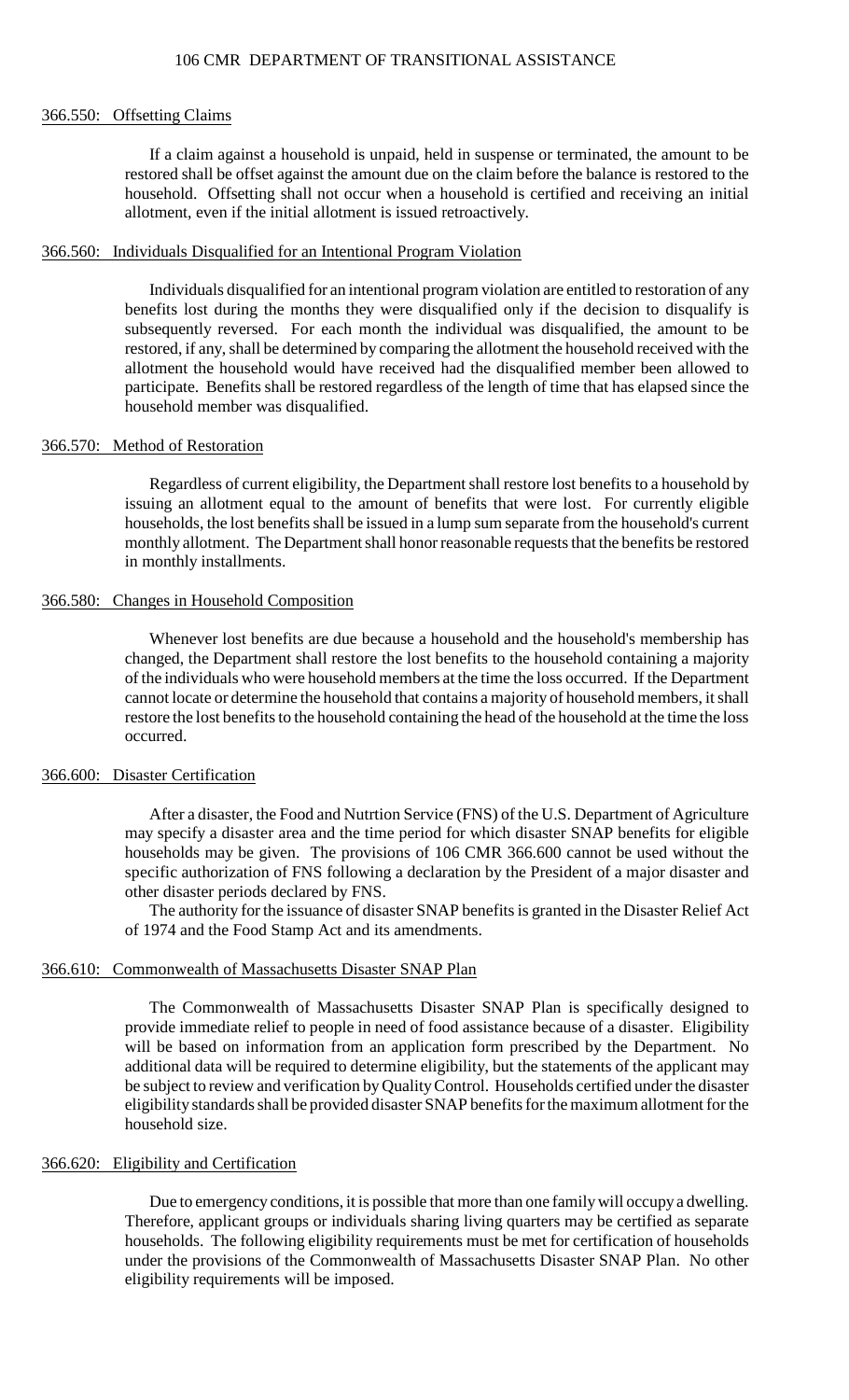### 366.620: continued

## (A) Eligibility Requirements.

(1) The household will be eligible for the Commonwealth of Massachusetts Disaster SNAP Plan benefits only once during the time period authorized by FNS. If a new period is authorized by FNS, the household must reapply. No disaster SNAP benefits shall be authorized or issued after the expiration of the authorized period.

 the household received its SNAP benefits during the month in which the disaster occurs, (a) Ongoing households in the Supplemental Nutrition Assistance Program, even when shall not be precluded a second issuance in accordance with these procedures. A second issuance shall be made if it appears that due to the disaster the household is unable to make the previously authorized purchase or has lost stocks of food acquired through the use of its benefits and meets all other eligibility requirements.

(b) Applicants shall have their application for benefits processed in accordance with 106 CMR 366.620(A)(1)(b)1. through 5.:

1. Identity is the only required verification;

2. Household income, anticipated or received during the benefit period as well as all accessible liquid assets, less a deduction for disaster-related expenses, shall not exceed the disaster gross income limits. The formula for determining the disaster gross income limits is as follows:

the maximum net the current the current the current shelter (*See* 106 CMR *Deductions*) 364.975: *Standards for Special Circumstances Involving an Elderly and Disabled Individual*)

monthly income standard deduction limit for the deduction (*See* 106 CMR appropriate + (*See* 106 CMR + 364.400: *Determining*) household size 364.400: *Determining Deductions*)

3. All other verifications as specified in 106 CMR 361.610: *Verification Requirements at Initial Certification* must be provided if available.

4. The household resides either temporarily or permanently within the geographical limits of the disaster area as specified by FNS.

5. The household is in need of SNAP assistance because of a reduction in or inaccessibility of income or cash.

(B) Certification Procedures.

 application form also serves as a request for the maximum SNAP benefit for the household's (1) The household must complete and have the head of household, or spouse, or authorized representative sign the disaster benefit application prescribed by the Department. This size.

(2) The Department will review the application to determine if the applicant's statements meet the eligibility requirements of the Commonwealth of Massachusetts Disaster SNAP Plan.

(3) If the household fails to meet the disaster eligibility requirements, it must be given Notice of Denial and be advised that it may apply for SNAP assistance in accordance with ongoing Program requirements.

(4) If the household is determined to be eligible, the Department must provide:

(a) an Electronic Benefit Transfer (EBT) Card;

(b) disaster SNAP benefits for the maximum allotment for the household size for the period authorized by FNS; and

 only as the result of an approval of a new application for a later time period. (If FNS (c) a Notice of Approval which informs the household where SNAP benefits may be used and that the benefit is only for the specified period. Further benefits can be given extends the disaster period, the household will have to make a new application for further benefits.)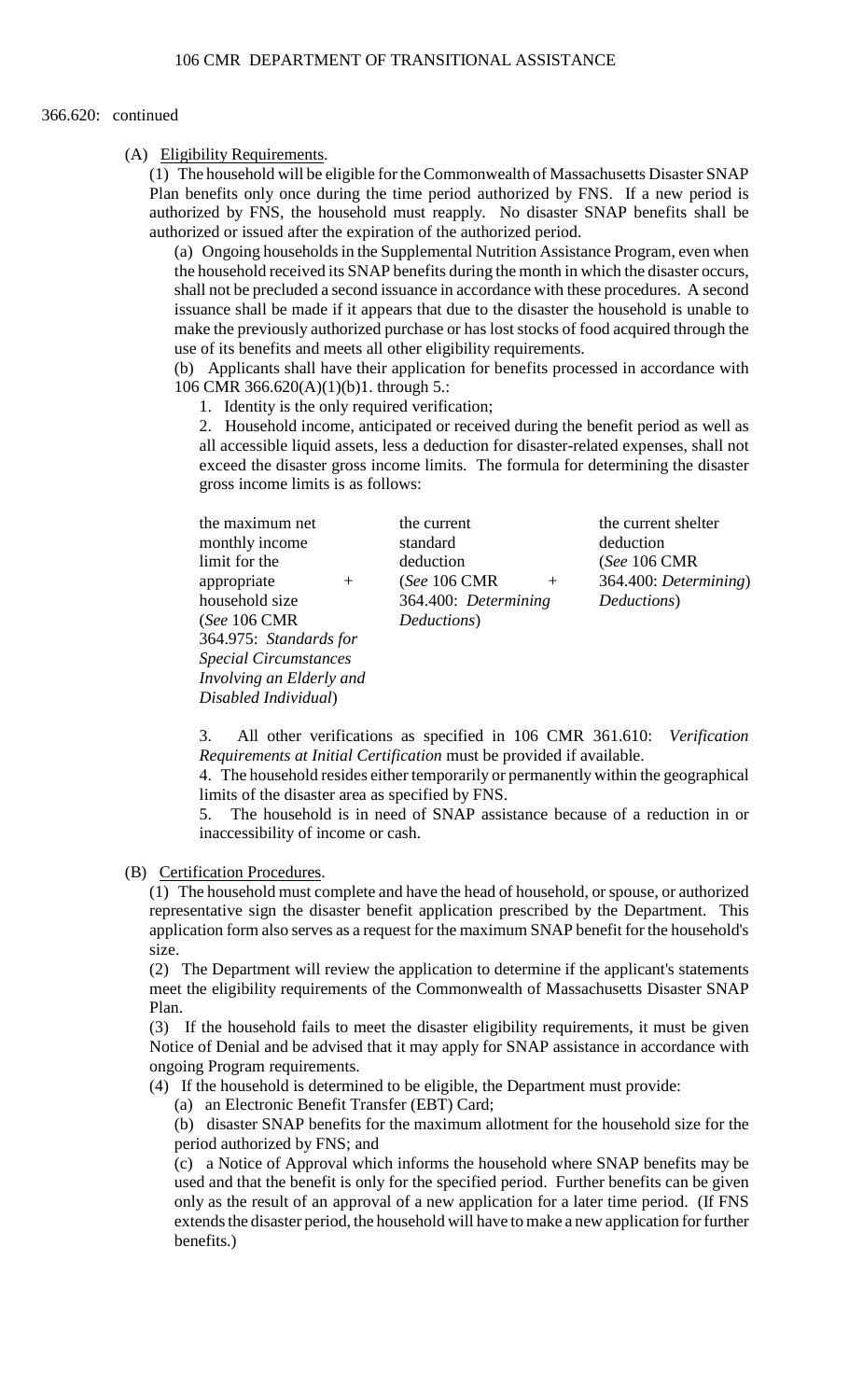# 366.900: SNAP Applications Originating at the Social Security Administration

 items, resulting from these waivers, apply only to one-person SNAP households who receive SSI benefits and differ depending on whether the household is a Commonwealth of Massachusetts To facilitate the application process for SSI applicants/recipients, the United States Department of Agriculture granted waivers to certain standard policy items. The revised policy Combined Application Project (Bay State CAP) household or a regular SNAP household. The waivers apply only to the policy items addressed in 106 CMR 366.910 and 366.920.

# 366.910: Bay State CAP Households

The Commonwealth of Massachusetts Combined Application Project (Bay State CAP) was developed through the cooperative effort of the Department of Transitional Assistance (DTA), the Social Security Administration (SSA), and the U.S. Department of Agriculture (USDA). Under Bay State CAP, information about SSI applicants and recipients gathered by SSA staff during the interview for an SSI application or redetermination is electronically transmitted to DTA through the State Data Exchange (SDX) system. SDX information is then used by DTA to issue Bay State CAP food assistance benefits for the applicant/recipient once SSI is approved or redetermined. Bay State CAP does not eliminate SSA's obligation to take a regular SNAP application, in accordance with 7 USC 2020(i).

(A) Bay State CAP Eligibility Criteria. To be eligible for Bay State CAP benefits, the following conditions must be met by the applicant. He or she:

- (1) must apply for food assistance benefits at SSA;
- (2) must be receiving SSI;
- (3) must not be permanently disqualified from receiving SNAP benefits;
- (4) must be unmarried (single, divorced or separated);

 $(5)$ must have declared he or she purchases and prepares food separately from other individuals living in the same household;

(6) must be 18 years of age or older;

(7) must be a U.S. citizen or an eligible noncitizen in accordance with SNAP rules at 106 CMR 362.220: *Noncitizens*; and

- (8) must not have earnings, in accordance with SSA rules.
- (B) The Bay State CAP Food Assistance Application.
	- (1) Bay State CAP application can be made only through SSA.

(2) The application interview for SSI benefits serves as the application interview for Bay State CAP benefits.

- (3) The SSA worker will ask three food assistance questions as part of the SSI application:
	- (a) Do you wish to participate in the Supplemental Nutrition Assistance Program?
	- (b) Do you purchase and prepare separately?

(c) Are your housing expenses (rent/mortgage) equal to or greater than \$453.00 per month?

(4) The SSI applicant is not required to visit a DTA office or have a telephone interview.

 information to complete the application process for Bay State CAP food assistance benefits. All (C) Verification Requirements. The SSI applicant does not have to verify additional information necessary to process the Bay State CAP household is created from SDX data and any existing data on the DTA computer system. All demographic and income information on the Bay State CAP household is updated using SDX data.

(D Expedited Issuance.

(1) Bay State CAP households are not eligible for expedited benefits.

 (2) The SSA worker will screen for expedited service and assist the applicant/recipient in completing the regular SNAP application if the applicant/recipient appears to qualify for expedited service. The SSA worker will fax the regular SNAP application to the Department.

 (E) Establishment of the Bay State CAP Household. For newly approved SSI recipients reported by SSA as requesting Bay State CAP benefits and who meet the Bay State CAP eligibility criteria, DTA will take the following actions: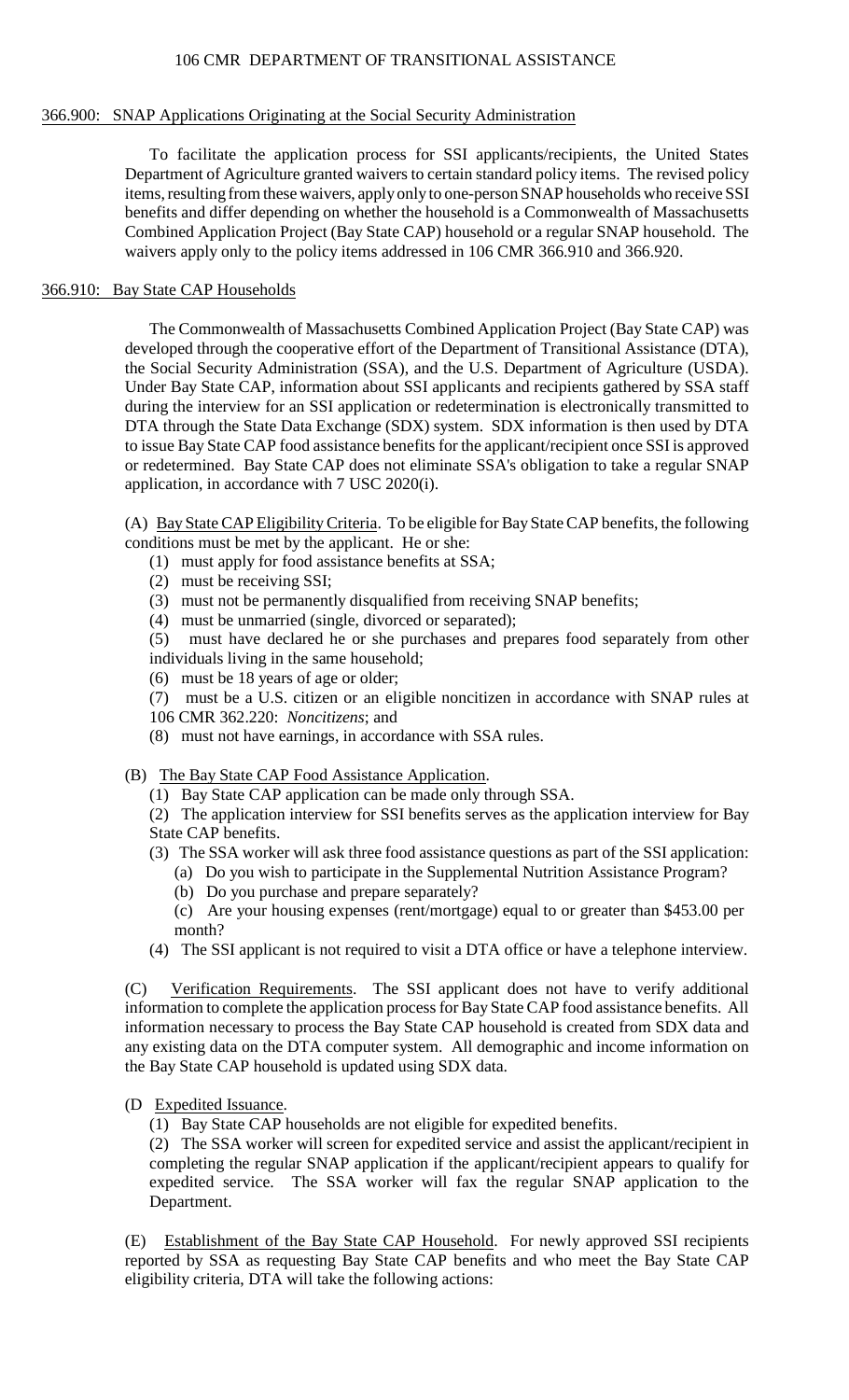# 366.910: continued

- (1) Create a Bay State CAP household;
- (2) Calculate the monthly Bay State CAP benefit amount;
- (3) Certify the household for 36 months;
- (4) Issue the initial Bay State CAP benefit amount the month following receipt of the SSA
- approval information; and
- (5) Send a Bay State CAP approval notice.

(F) Bay State CAP Benefit Calculation. The SSI income of the recipient, as well as any other unearned income, as reported on the SDX, will be used to calculate the monthly Bay State CAP benefit amount.

- (1) Bay State CAP households receive the standard deduction for one person.
- (2) The shelter deduction for each Bay State CAP household is calculated as follows:
	- (a) During the SSI interview, households claiming monthly shelter expenses equal to or greater than the high shelter standard will receive the high shelter standard. This amount is determined using a methodology approved by the USDA. The high shelter standard is posted at [www.mass.gov/dta](http://www.mass.gov/dta). Paper copies are available upon request.

 (b) During the SSI interview, households claiming monthly shelter expenses less than the high shelter standard will receive the low shelter standard. This amount is determined using a methodology approved by the USDA. The low shelter standard is posted at [www.mass.gov/dta](http://www.mass.gov/dta). Paper copies are available upon request.

 This amount is determined using a methodology approved by the USDA. The Bay State (c) All Bay State CAP AUs will receive the Bay State CAP Standard Utility Allowance. CAP SUA is posted at [www.mass.gov/dta](http://www.mass.gov/dta). Paper copies are available upon request.

(d) One half of the household's adjusted gross income will be subtracted from the sum of the appropriate standard shelter expense and the Bay State CAP SUA. The difference is the shelter deduction for the household.

(3) The shelter deduction will be subtracted from the household's adjusted gross income to determine the monthly net income.

(4) The net monthly income will be used to determine the Bay State CAP benefit amount in accordance with 106 CMR 364.600: *Determining the Benefit Level*.

# (G) Bay State CAP Reporting Requirements.

 (1) Bay State CAP households will be told to report the following household expenses to DTA:

- (a) Increases in shelter costs (rent/mortgage);
- (b) Payment of utilities separate from shelter costs;
- (c) Medical expenses over \$35.00 per month;
- (d) Dependent care costs; and
- (e) Child Support payments for a nonhousehold member.

(2) Other changes in circumstances must be reported to SSA in accordance with SSA rules.

(H) DTA Action on Reported Household Expense Information. The Department will act on reported household expenses when:

- (1) the information impacts the Bay State CAP food assistance benefit amount; or
- (2) the information would result in a higher regular SNAP benefit amount.
- (I) DTA Action on SSA Reported Information.

(1) Changes to the following SDX demographic data will result in the Bay State CAP household being updated on DTA's computer system. Demographic data includes name, SSN, address, gender, race and language.

(2) Changes to the following SDX data will result in a request for benefit recalculation and may result in a food assistance benefit amount change, as follows:

- (a) A change from the High Shelter Standard to Low Shelter Standard;
- (b) A change from the Low Shelter Standard to High Shelter Standard; or
- (c) A change in an SDX Unearned Income Amount.

 (3) The following SDX information will result in a switch from Bay State CAP benefits to regular SNAP benefits for three months:

- (a) The individual requested Bay State CAP benefits to stop;
- (b) SSI benefits have stopped for a reason not listed in 106 CMR 366.910(I)(4);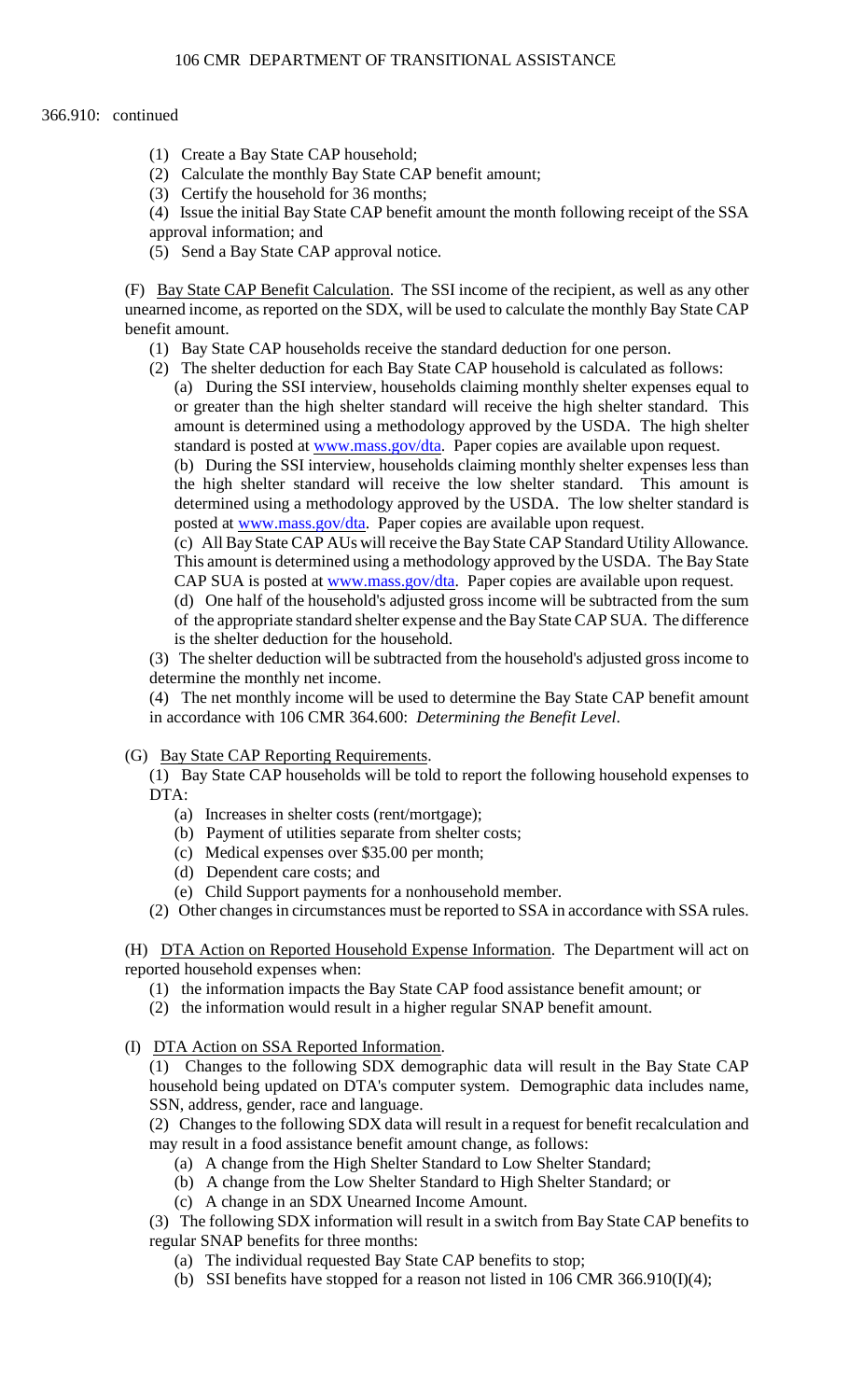### 366.910: continued

- (c) The Federal Living Arrangement Code is no longer A;
- (d) The State Living Arrangement Code is no longer A or B;
- (e) The individual is married;
- (f) The individual is younger than 18 years old; and/or
- (g) The individual has had earnings for three months.

(4) The following SDX information showing the following changes will result in the closing of the Bay State CAP case:

- (a) the individual is an ineligible noncitizen;
- (b) the individual is a resident of a Public or Private Institution;
- (c) the individual is no longer a Massachusetts resident;
- (d) the individual is deceased;
- (e) the individual's whereabouts are unknown;
- (f) the individual did not cooperate with a fraud investigation;
- (g) the individual is receiving assistance in another state; or
- (h) the individual is a fleeing felon.
- (J) Recertification of Bay State CAP Benefits.
	- (1) SSA will ask the food assistance questions during the SSI redetermination interview. SSA transmits the redetermination information to DTA through the SDX file.

 new 36-month certification period will be assigned and DTA will continue the Bay State (a) Timely Recertification. If the SSI redetermination occurs during the Bay State CAP certification period, the household will be recertified for Bay State CAP purposes. A CAP benefits using the information received through the SDX file. There will be no interruption in benefits.

(b) Untimely Recertification. If the SSI redetermination occurs after the Bay State CAP certification period expires, the household will be recertified for Bay State CAP purposes. A new 36-month certification period will be assigned and DTA will begin issuing Bay State CAP benefits the month after the redetermination information is received.

(2) If an SSI case is not scheduled to be redetermined during the Bay State CAP certification period, DTA will mail out a redetermination package 45 days before the end of the certification period with a notice informing the household that benefits are due to end unless the household reapplies. DTA will process the redetermination forms.

Any obligation attributed to SSA in 106 CMR 366.910(J)(2) is included for informational purposes only. Appeal rights regarding SSI eligibility or benefit level must be pursued through SSA. Appeal rights regarding Bay State CAP eligibility or benefit level must be pursued through DTA.

### 366.920: Regular SSI/SNAP Households

 In accordance with 7 USC 2020(i) and SSA policy, SSA will take a regular SNAP days to process. The SSA claims representative will also screen for expedited service. SSI applicants/recipients who qualify for expedited service may complete a SNAP application at SSA, the Department or online for regular SNAP benefits. Any obligation attributed to SSA in application for pure SSI households who do not meet the Bay State CAP criteria or who meet Bay State CAP criteria but are subject to a disability determination that will take longer than 30 this section is included for informational purposes only. Appeal rights regarding SSI eligibility or benefit level must be pursued through SSA.

 The following procedures shall apply for regular SSI/SNAP households served by the Department.

(A) Filing an Application. Assistance in completing SNAP applications will be available at SSA or the Department.

(B) Date of Application. If the application is filed at an SSA office, then the date of application shall be the date the identifiable SNAP application is faxed by SSA to the appropriate TAO.

If an application is filed at a TAO or online, the date of application shall be the date the identifiable SNAP application is received by the Department through the online application, the DTA Document Processing Center or at a Department local office. (*See* 106 CMR 361.120: *Date of Application*.)